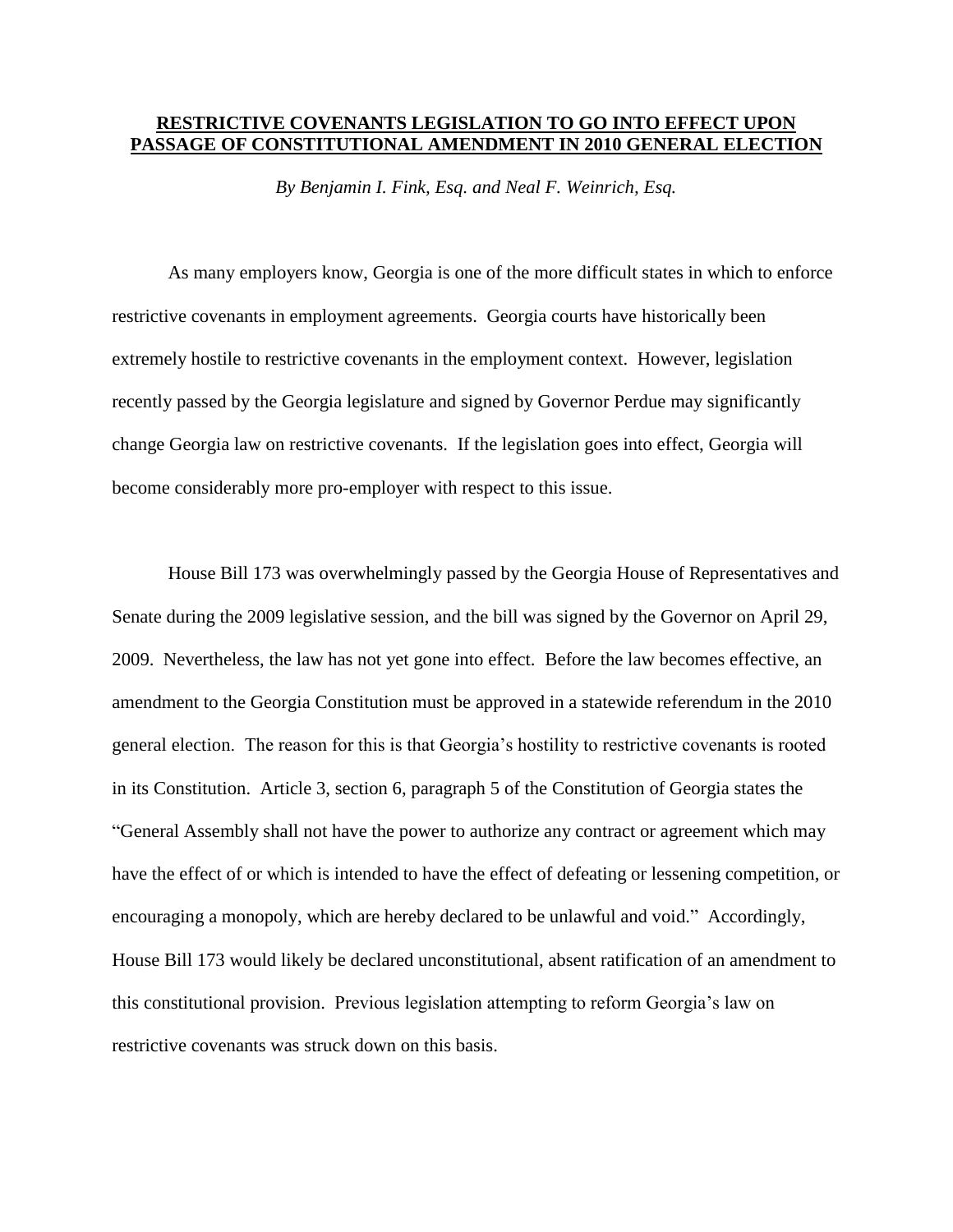If the law does goes into effect, Georgia law on restrictive covenants will substantially change. One notable change is that Georgia courts will be permitted to modify unreasonable restraints.

Under current Georgia law, if a restriction in a covenant is formed by a court to be overbroad, the court cannot modify the covenant to make the restriction reasonable. Rather, the covenant is unenforceable in its entirety. For example, as the law exists now, if the geographic territory in which an employee is restricted from working includes areas where the employee did not work for or represent the employer, the covenant cannot be modified by a court to restrict the employee from working in only those areas in which the employer may reasonably restrict the employee from working. Instead, the entire covenant will be declared unenforceable. Furthermore, if one covenant against competition in an employment agreement is found to be overbroad and unenforceable, the other covenants against competition in the agreement are rendered unenforceable.

The new legislation changes these rules by permitting the court to modify overbroad restrictions based on its determination of what is reasonable. This new rule will provide significant relief to many employers who currently can be left with no protection if any portion of a restrictive covenant in their employee's agreement is found to be overbroad.

While the law will not apply to contracts entered into before it becomes effective, employers should be aware that House Bill 173 may make it easier in the future for employers to protect their customer relationships, trade secrets and confidential information using restrictive